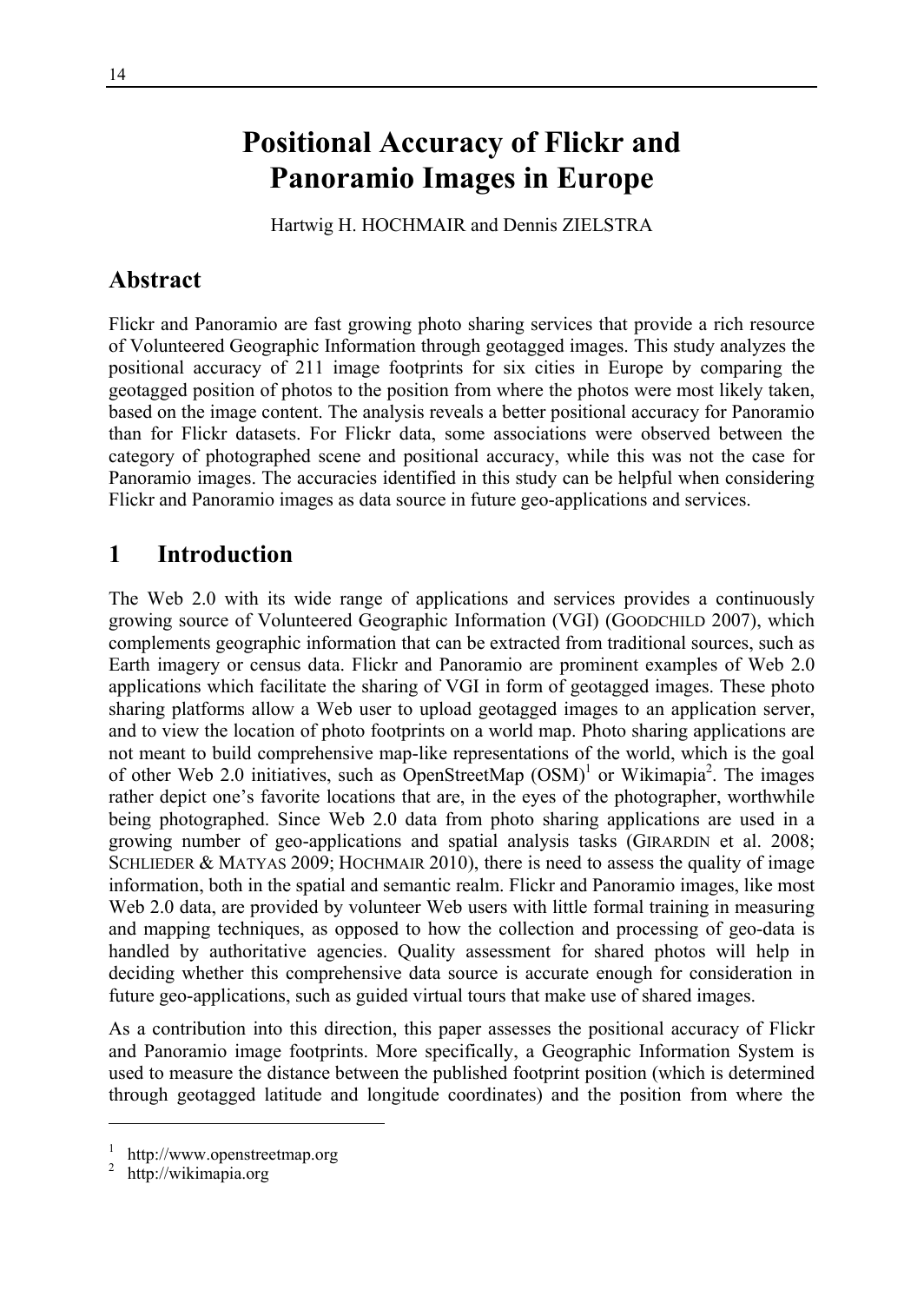image was presumably taken, based on the image content. This measurement was done for a total of 211 Flickr and Panoramio images distributed throughout six urban areas in Germany, Austria, and Italy. We assess the potential effect of data source (Flickr vs. Panoramio) and image content type (e.g., street building, natural panorama, or statue), on error distance. Further we quantify two types of blunders that can occur when a Flickr or Panoramio user manually places a photo on a map during the image upload process.

## **2 Previous Work**

A growing number of research papers that analyze metadata and the spatial distribution of photos posted on publicly accessible photo sharing services shows the increasing interest of the research community in this source of VGI. GIRARDIN et al. (2008) used spatio-temporal information on Flickr images to analyze different aspects of mobility and travel in Rome. The authors reconstructed people's movement through the city, which was found to differ between Italian and foreign photographers. Time stamps were also used to identify temporal patterns of visiting activities for selected locations, such as the Colosseum, which indicated higher activities on weekends. SCHLIEDER  $&$  MATYAS (2009) analyzed the popularity of places based on the spatial distribution of Flickr images for four European cities. The study revealed that the popularity follows a power law with very few highly popular locations and a long tail of places in a city that are visited only occasionally. A recent study that analyzed user uploaded routes on trail sharing Web sites found that the density of Panoramio pictures is higher along scenic routes than along shortest routes (HOCHMAIR 2010). This indicates that photo footprints could be used as a complementary data source for trip planning in addition to typical street attributes.

The International Organization for Standards (ISO) codes 19113 (quality principles) describe several aspects of quality for geographical information, including completeness, logical consistency, positional accuracy, temporal accuracy, and thematic accuracy (International Organization for Standardization 2009), where positional accuracy is significant in the evaluation of fitness-for-use of data not created by professionals and without data-collection standards (HAKLAY 2010). However, only few papers tackle the problem of positional accuracy of VGI. HOLLENSTEIN & PURVES (2010) analyzed for 9775 Flickr images around Hyde Park in London whether tagged geographic terms match the geotagged position, revealing an accuracy of about 86%. However, no point-by-point comparison, as presented in the current study, was made. The authors further classified errors of misplacement, including object mismatch during the georeferencing process (e.g., an image placed in the wrong park), bulk upload, and the tendency to place images towards the town center. The authors conclude that the precision and accuracy of user generated data appear to be high enough to describe city neighborhoods, and that people appear to be better at describing what they have seen than they are at assigning an accurate georeference. In the realm of road networks, HAKLAY (2010) shows that OSM road data are on average within 6 meters of the position recorded by Ordnance Survey. Several other studies compare network completeness between OSM and proprietary datasets (NEIS et al. 2011; ZIELSTRA & HOCHMAIR 2011), but less with a focus on positional accuracy.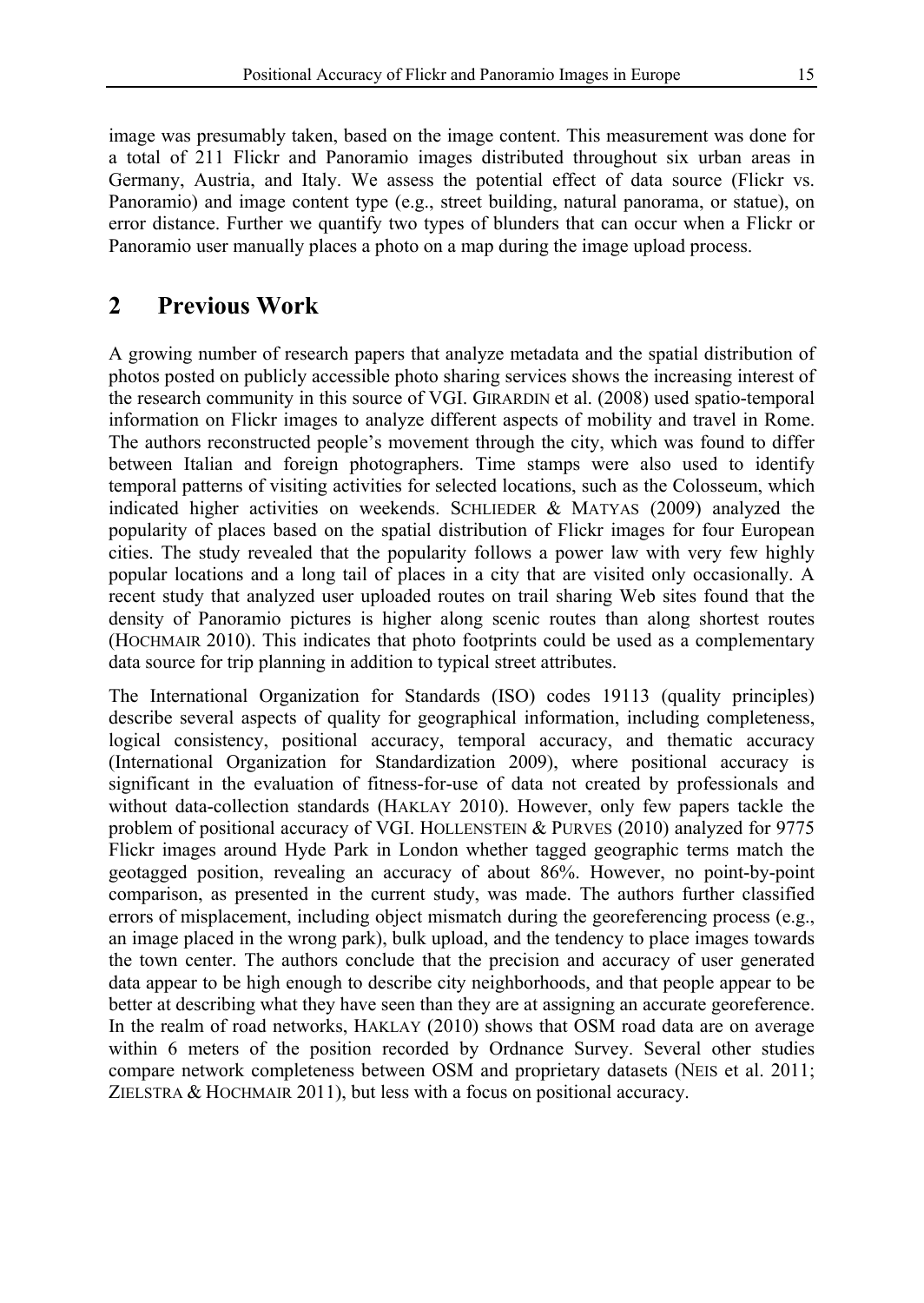# **3 Data and Methods**

#### **3.1 Data Sources**

Flickr and Panoramio, two of the most prominent photo sharing Web sites, were used as primary data sources for this study. Flickr hosted over 6 billion images in August 2011 (KREMERSKOTHEN 2011) with about 3-4% being geotagged (FLICKR 2009). For Panoramio, where all images are geotagged, current numbers are not published, but back in January 2008 6.8 million geotagged images were submitted (TAYLOR 2008). Both data sources provide similar methods for users to upload images and add location information. Most newer photo cameras use a built-in GPS receiver which obtains the photographer's position at the time of taking the photograph. This location information, together with other image and camera metadata, is commonly stored in the exchangeable image file (EXIF) format, and can be uploaded to the Flickr and Panoramio portals together with the image. Position information can also be added manually, e.g., when obtained from an external GPS device. Both portals also allow to manually drag an image to the corresponding position on a background map. Each of these methods can cause position errors of picture footprints due to different causes. While GPS handheld receivers that have visibility to enough satellites provide an accuracy level in the magnitude of a few meters, canopy and nearby buildings will deteriorate positioning accuracy. Also, a certain initial time is needed to get a lock on by the GPS receiver after the receiver starts. Manually placing an image over a map requires the photographer to be somewhat familiar with the area, which may not be the case when visiting areas, e.g. as a tourist. Also, confusing similar locations, e.g. bridges, statues, or parks, can lead to misplacement of the image, even by a more advanced user.

Flickr and Panoramio provide a public API that enables anyone to download photos that were declared public by the person uploading the photos. In Flickr one can assign uploaded photos to one or several thematic groups to more clearly specify the content of the image, besides providing tag information. Flickr is not restricted to outdoor scenes only, but contains also a large percentage of images showing indoor or close up images of objects or persons that do not well reflect the outdoor environment. Since for our analysis we are interested in images of outdoor scenes, we applied a query filter on the API that retrieves Flickr images only from selected groups, such as "Architecture" or "Travel Photography". In Panoramio all photos show outdoor scenes and therefore no filtering was necessary.

#### **3.2 Measurement Procedure**

The positional accuracy assessment is based on distance measurements. More specifically, all image footprints obtained through the APIs were added to ArcMap as point features based on their tagged, i.e., published, geographic coordinates. Each point feature also contained an attribute with the URL linking to the photo on the Flickr or Panoramio Web site. This way the image content could be viewed in a browser. Based on the image content the analyst estimated the photographer's approximate position (which was estimated to be accurate within a few meters). For each image, the distance between the imported footprint feature point and the assumed photographer's position was measured in ArcMap, where ellipsoidal distances on the reference ellipsoid of the map projection were used to avoid distortion of distances caused by the map projection.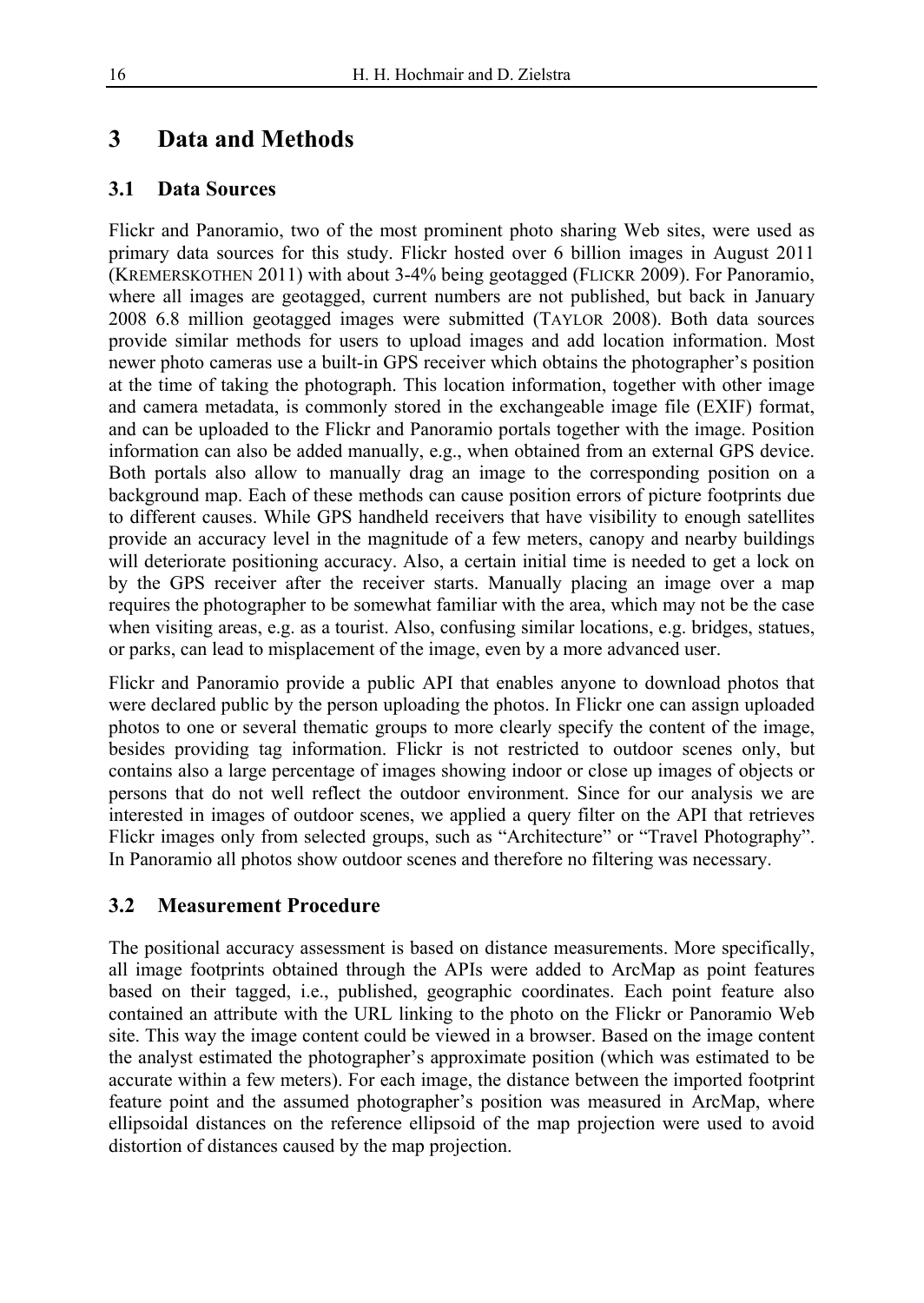The zoom level used while taking the image may affect the estimated photographer's position within the analysis. For example, a high zoom level makes the uploaded image appear to be taken from closer proximity to the scene than this was actually the case. The EXIF file, if available, provides some indirect information relating to the used zoom level, including the focal length. A larger focal length results in a narrower angle of view and thus a higher magnification. However, the focal length value varies by photo camera models and is different for interchangeable lenses, which makes it difficult to derive a zoom level from a given focal length value in the image metadata. When analyzing the geometry of scene position, geotagged and assumed photographer's position it was found that these three locations were rarely located along a straight line. This shows that the role of varying zoom levels on point accuracy in the analyzed examples is negligible and that other reasons lead to incorrectly placed images.

To be able to determine the photographer's position based on the scene shown in an image, the analyst needed to have good local knowledge of the area. This measurement task was performed by the two authors and a co-worker, which lead to the selection of six regions in three European countries. The regions and corresponding numbers of analyzed images are listed in Table 1. As an example, Fig. 1 shows the locations of Flickr and Panoramio footprints in Cologne used in this study that were obtained through the Flickr and Panoramio APIs.

|              | City/Town   | Flickr | Panoramio |
|--------------|-------------|--------|-----------|
|              | Bonn        | 23     | 25        |
| Germany      | Cologne     | 13     | 20        |
| Austria      | Vienna      | 22     | 20        |
|              | Zell am See | 19     |           |
|              | Florence    |        | 10        |
| <b>Italy</b> | Rome        | 14     | 13        |
| <b>TOTAL</b> |             | 106    | 105       |

**Table 1:** Number of Flickr and Panoramio images analyzed for different regions



Fig. 1: Flickr and Panoramio photo footprints used from Cologne

Before the analysis, photos provided through bulk-upload were removed. Further, only images located near streets and footpaths (within 60 meters) were analyzed, since these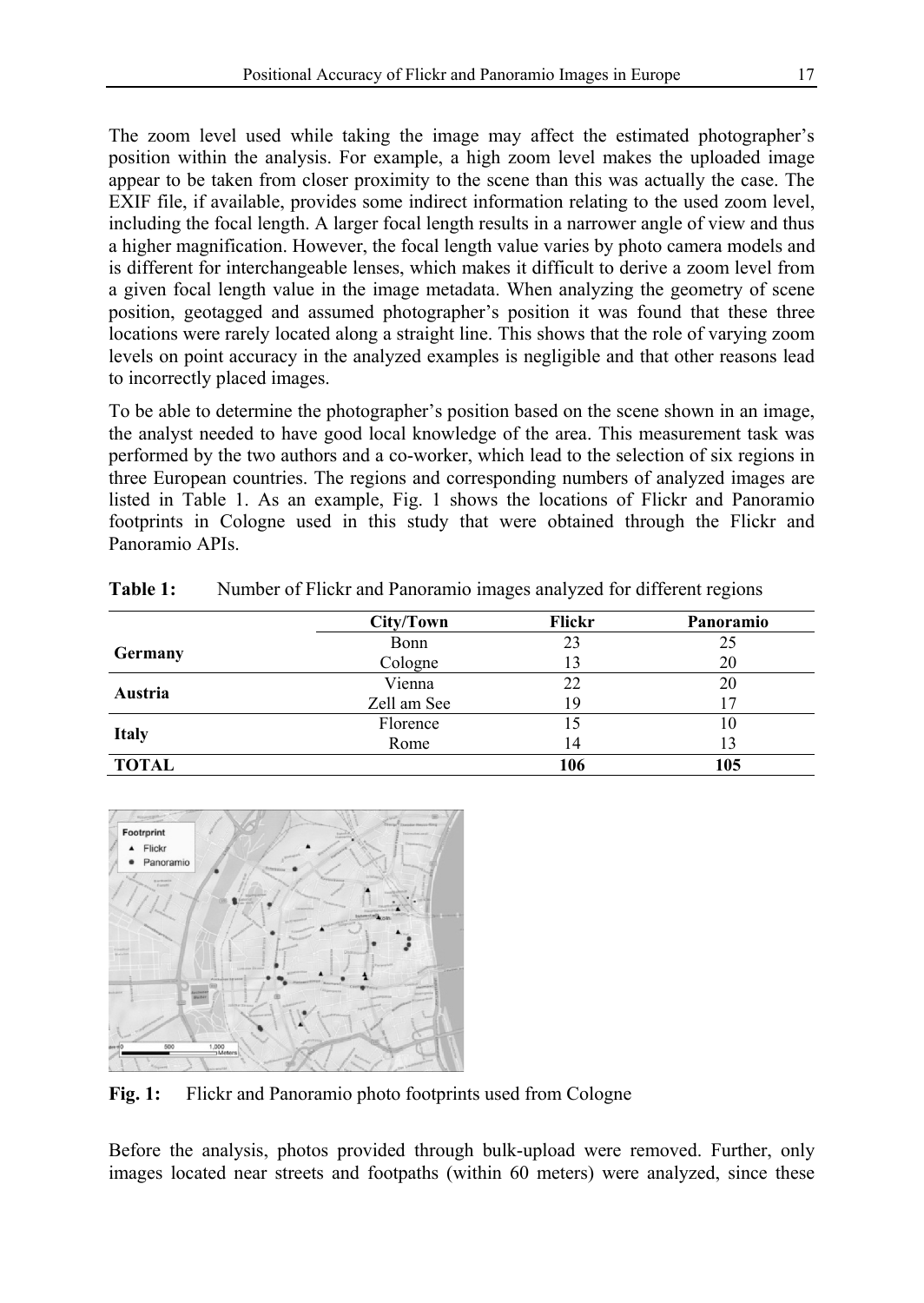could be most readily used for routing and navigation related geo-applications, as opposed to photos that were taken from open water or from the top of a building.

The chosen approach on distance measurements is based on the assumption that the photographer's position can be correctly mapped and is more accurate than what is provided through the geotagged photo information. As HAKLAY (2010) points out, a basic problem in desk based quality assessment of any spatial dataset is the selection of the reference dataset. In our case, the reference dataset is a background map provided through various Web mapping services in ArcGIS 10.0 used to mark the photographer's most likely position based on image content. Although we assume that because of the analyst's local knowledge the photographer's position can be accurately marked on the background map, the accuracy of the background map itself plays a role, since a shift of the ArcGIS background map relative to the map which was used by a user to place a footprint (or a shift between the geodetic datum used for retrieving GPS coordinates and the one used for the ArcGIS background map without corresponding datum transformation), could affect the distance measurements. In our study, the position of the photographer was determined based on satellite image layers in ArcGIS with different accuracies for different regions. While the accuracy of the different layers is not published, we compared the shift between the two provided background layers in ArcGIS. Some of the tested areas, such as Rome, Florence and Vienna, showed a shift of seven to ten meters between the Bing Maps Aerials in comparison to the World Imagery content, while other areas, such as Bonn and Cologne, did not show this shift. For Zell am See distances needed to be determined in Google Earth since none of the satellite image layers in ArcGIS provided a sufficient resolution to map the photographer's position accurately. While Google Earth may show shifts of up to 20 meters in certain areas, other areas, such as Zell am See, appear to be highly accurate due to background layers that use orthophotography images with sub-meter resolution.

#### **3.3 Image Classification**

All images were grouped into nine different categories based on the image content (Table 2) since we hypothesized that the type of image content would affect the positional accuracy of a photo footprint.

| Scene type         | <b>Description</b>                                                                       |  |  |  |
|--------------------|------------------------------------------------------------------------------------------|--|--|--|
| Street building    | building close to streets (e.g. store)                                                   |  |  |  |
| Landmark           | building with special character or meaning (e.g. city hall) taken from<br>close vicinity |  |  |  |
| Distal landmark    | landmark visible from far away (e.g. light house)                                        |  |  |  |
| <i>Street view</i> | intersections, view along street                                                         |  |  |  |
| Natural panorama   | panoramic view of natural landscapes (e.g. bay)                                          |  |  |  |
| Urban panorama     | panoramic view of urban landscapes (e.g. city skyline)                                   |  |  |  |
| Square             | squares and plazas (e.g. St. Peter's Square)                                             |  |  |  |
| <i>Statue</i>      | nearby statues, sculptures, monuments and signs                                          |  |  |  |
| <b>Bridge</b>      | bridge for any transportation mode                                                       |  |  |  |

Table 2: Scene types and their definitions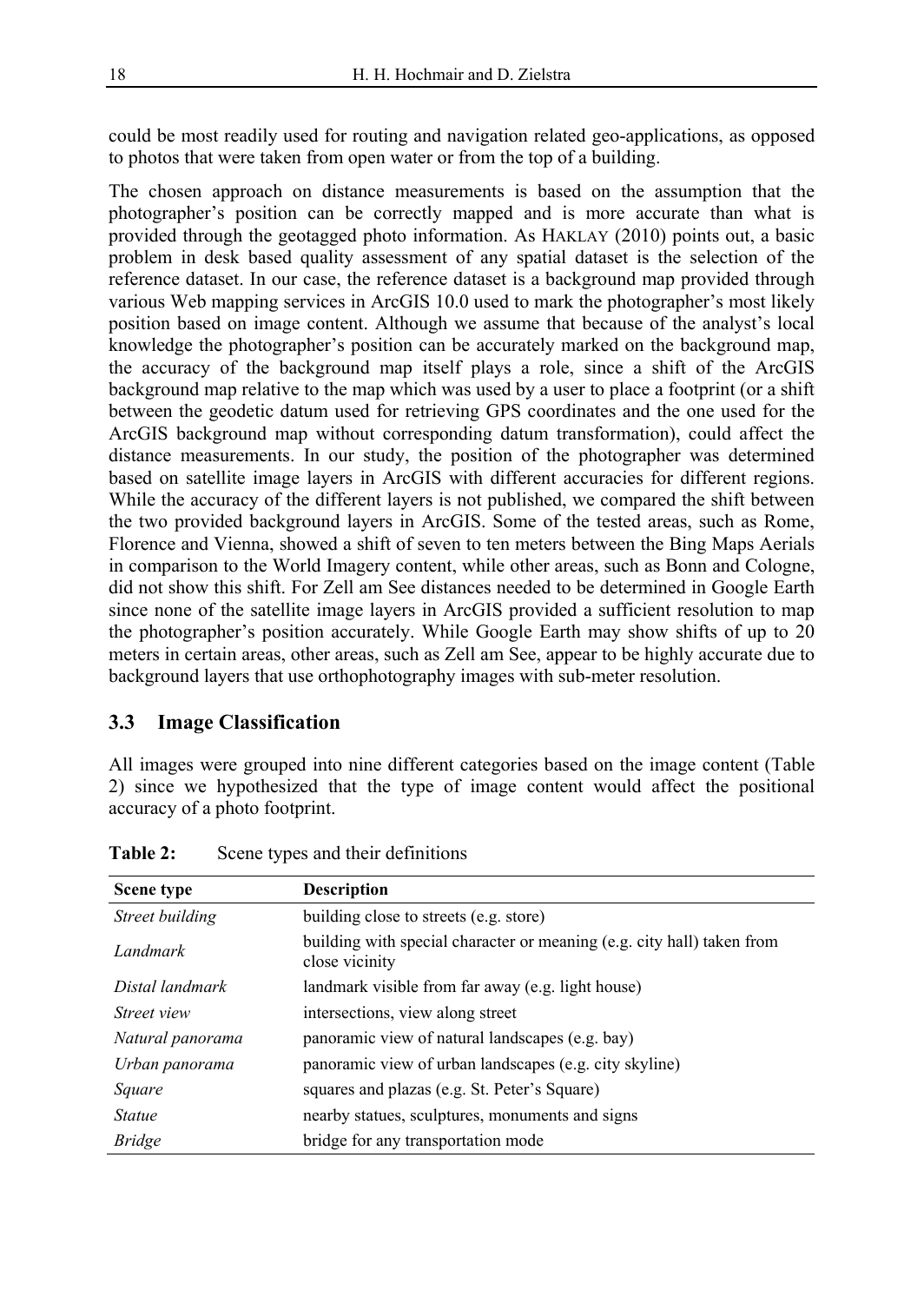### **3.4 Error Classification**

Some footprints were misplaced due to two types of blunders. A *footprint mismatch error* occurs if the Flickr or Panoramio user places the image to the location of the scene that was being photographed, instead of dragging the image to the photographer's position. Figure 2 illustrates an example. The right part shows the image content from the Flickr Web site. This picture was clearly taken from the bridge to the south-west of the castle, as indicated by the lower arrow in the left part of the figure. However, the photo footprint is (incorrectly) placed on top of the castle (upper arrow).



**Fig. 2:** Footprint mismatch error

A *similar object error* occurs if a Flickr or Panoramio user confuses a similar feature, such as a building or a bridge, with the correct location of the photographer. An example is shown in Fig. 3 where two bridges were confused when placing the footprint on the map.



**Fig. 3:** Similar object error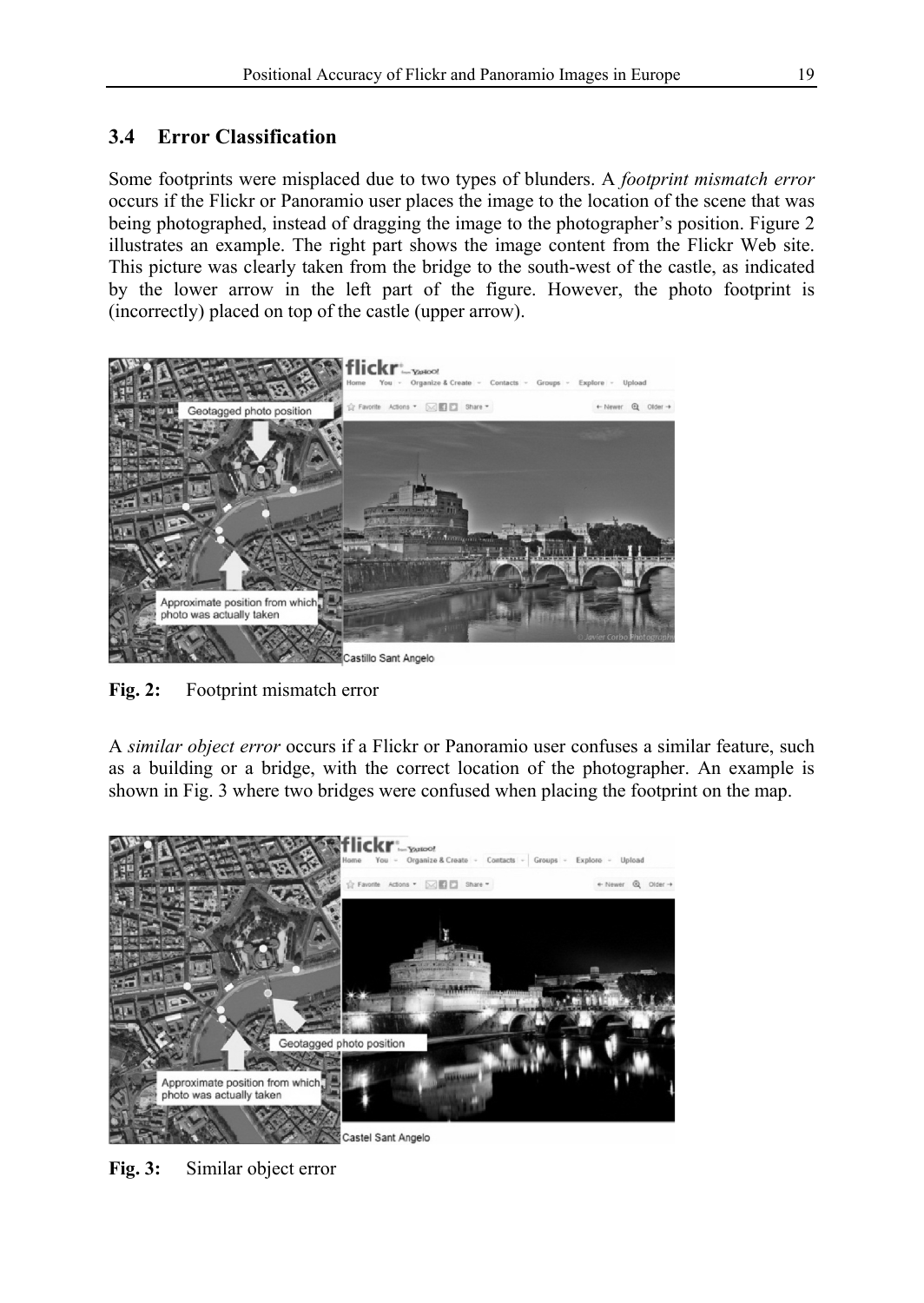### **4 Analysis**

#### **4.1 Distance Errors**

The first four rows for Flickr and Panoramio data sources in Table 3 present the sample characteristics of measured error distances for the nine scene types. Since error distances are skewed to the right, median distances are reported in the table. The rows labeled "#F" show the number of footprint mismatch errors for each scene type. The relative error frequency (%F) is computed as  $#F/Nx100$ , where N is the total number of images analyzed for a given category. The sample size is largest for the first two scene types, i.e., street building and landmark. The table suggests that median error distances are larger for Flickr than for Panoramio footprints for all scene types observed in both datasets, except for distal landmark (which has only sample size 1 for Panoramio) and street view, which is tied. Considering distance values from all scene types, a Mann-Whitney test indicated that the error distance was larger for Flickr (*Mdn*=58.5) than for Panoramio (*Mdn*=0.0), *U* = 3582, *Z*  $= -4.69, p < .001$ . To control for the potential effect of scene type (and the different sample sizes associated with each type) on error distance, we further compared error distances for each scene type separately. Distances for street buildings were larger for Flickr (*Mdn*=49.0) than for Panoramio ( $Mdn=0.0$ ),  $U = 171$ ,  $Z = -2.68$ ,  $p = .007$ . Distances for landmarks were also larger for Flickr (*Mdn*=55.0) than for Panoramio (*Mdn*=0.0),  $U = 326.5$ ,  $Z = -2.20$ ,  $p =$ .028. No significant differences were observed for the other scene types, which can most likely be explained by the smaller sample sizes and in consequence the lower power of the test for these scene types.

|        |               | building<br>Street | Landmark       | landmark<br>Distal | Street<br>view   | panorama<br>Natural | panorama<br>Urban | Square       | Statue   | Bridge   | ALL          |
|--------|---------------|--------------------|----------------|--------------------|------------------|---------------------|-------------------|--------------|----------|----------|--------------|
|        | N             | 22                 | 28             | 6                  | $\overline{4}$   | 13                  | 1                 | 10           | 17       | 5        | 106          |
|        | Mdn           | 49                 | 55             | 25.5               | $\bf{0}$         | 250                 | 1491              | 68           | 35       | 315      | 58.5         |
| Flickr | Min           | $\mathbf{0}$       | $\mathbf{0}$   | $\mathbf{0}$       | $\mathbf{0}$     | $\mathbf{0}$        | 1491              | $\mathbf{0}$ | $\theta$ | 108      | $\mathbf{0}$ |
|        | Max           | 1410               | 2227           | 4800               | 252              | 48000               | 1491              | 606          | 476      | 2619     | 48000        |
|        | $\#$ $\cal F$ | 3                  | $\overline{4}$ | $\mathbf{0}$       | $\mathbf{0}$     | $\theta$            | $\theta$          | 3            | 8        |          | 19           |
|        | %F            | 14                 | 14             | $\boldsymbol{0}$   | $\boldsymbol{0}$ | $\boldsymbol{0}$    | $\mathbf{0}$      | 30           | 47       | 29       |              |
|        | N             | 27                 | 34             | 1                  | 9                | 10                  | 4                 | 9            | 11       | $\theta$ | 105          |
| Pano-  | Mdn           | $\bf{0}$           | $\bf{0}$       | 40                 | $\bf{0}$         | 91.5                | $\bf{0}$          | $\mathbf{0}$ | $\bf{0}$ |          | $\bf{0}$     |
| ramio  | Min           | $\theta$           | $\mathbf{0}$   | 40                 | $\mathbf{0}$     | $\overline{0}$      | $\mathbf{0}$      | $\mathbf{0}$ | $\theta$ |          | $\theta$     |
|        | Max           | 430                | 4870           | 40                 | 78               | 2270                | $\mathbf{0}$      | 103          | 508      |          | 4870         |
|        | $\#$ $\cal F$ |                    | $\overline{4}$ | $\mathbf{0}$       | $\theta$         | $\mathbf{0}$        | $\mathbf{0}$      | 1            | 3        | $\theta$ | 9            |
|        | %F            | 4                  | 12             | $\mathbf{0}$       | $\mathbf{0}$     | $\mathbf{0}$        | $\overline{0}$    | 11           | 27       |          |              |

**Table 3:** Descriptive characteristics of error distances (in meters) for Flickr and Panoramio

We were hypothesizing that photos of scenes that comprise wider spaces would lead to a larger distance error, since Web users may not be able to identify their position as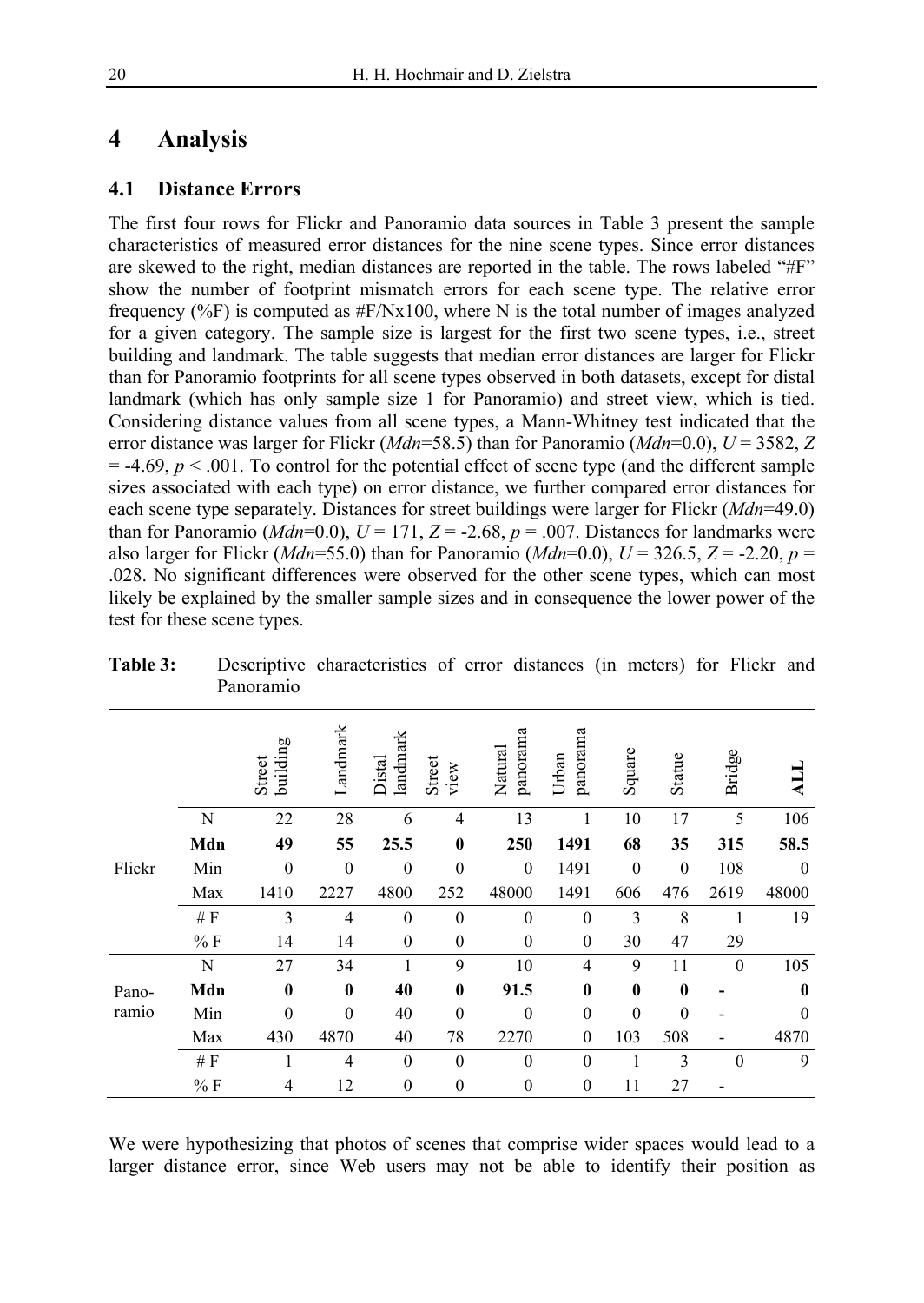accurately on a map that shows an open space compared to urban spaces with more distinct map features. However, comparison of error distances between scene types, analyzed separately for Flickr and Panoramio, revealed a relatively homogenous footprint accuracy. The only exception are bridges for Flickr  $(Mdn = 315.0)$ , which showed a significantly higher error distance than type street building  $(p = .010)$ , landmark  $(p = .022)$ , distal landmark ( $p = .082$ ), street view ( $p = .063$ ), square ( $p = .019$ ), and statue ( $p = .015$ ) (no mathematical correction was made for multiple comparison in reported *p*-values). The same procedure did not reveal any significant distance differences between scene types in the Panoramio dataset.

Panoramio provides possibilities for peer correction of photograph positions and commenting on an image. However, the API does not provide the history of coordinates, in case they were changed, or indicate whether image coordinates have been changed from their original value. Nevertheless, some other information can be obtained when directly viewing an image on the Panoramio and Flickr Web site. That is, the Web site displays the number of views for an image, and one can manually count the number of comments posted for an image. We hypothesized that a larger number of views or comments for an image would be associated with a better positional accuracy, but this could not be statistically confirmed.

The overall results of these analyses indicate that Flickr footprints provide less accurate positional information than Panoramio. The latter data source with an overall median error distance of 0 meters, provides a more reliable and consistent way to access imagery for a given location than Flickr. The difference in accuracy between the two data sources could be explained by the types of images both services host. While Flickr allows users to upload images without specifying their geographic location, Panoramio reminds the user of geotagging during the upload process. Panoramio users could also be motivated by the fact that some Panoramio images are featured in Google Earth. However, to be considered for Google Earth and to participate in a monthly contest on Panoramio itself, the images need to be accurately geotagged and of good quality. Thus, Panoramio seems to attract a community of users that is more spatially aware and interested in mapping than this is the case for the Flickr community.

#### **4.2 Error Types**

For both Flickr and Panoramio the highest frequency of footprint mismatch errors was found with scene type statue at 47.1% (8/17) for Flickr and 27.3% (3/11) for Panoramio. Some other categories, in particular those with a small sample size, did not show a single footprint mismatch error (see Table 3). Flickr had a total of 19 footprint mismatch errors (out of 106 point features), while Panoramio had only 9 (out of 105). This difference is partially caused by the higher number of images of scene type statue in the Flickr dataset (17 images) compared to Panoramio (11 images). For statistical testing of the association between scene type and frequency of footprint mismatch error we only compared scene types of sample size five or larger to obtain a reasonable power of the test, which led for Flickr data to 7 scene types being compared. A two-tailed Fisher's exact test was used, with *p*-values reported in Table 4. Parentheses indicate a smaller error rate for the scene type listed in the row header to the left compared to the scene type in the column header, while absence of parentheses indicates the reverse. If no mismatch error was found in both scene types, the *p*-value is printed in italics. Results indicate a significantly higher rate of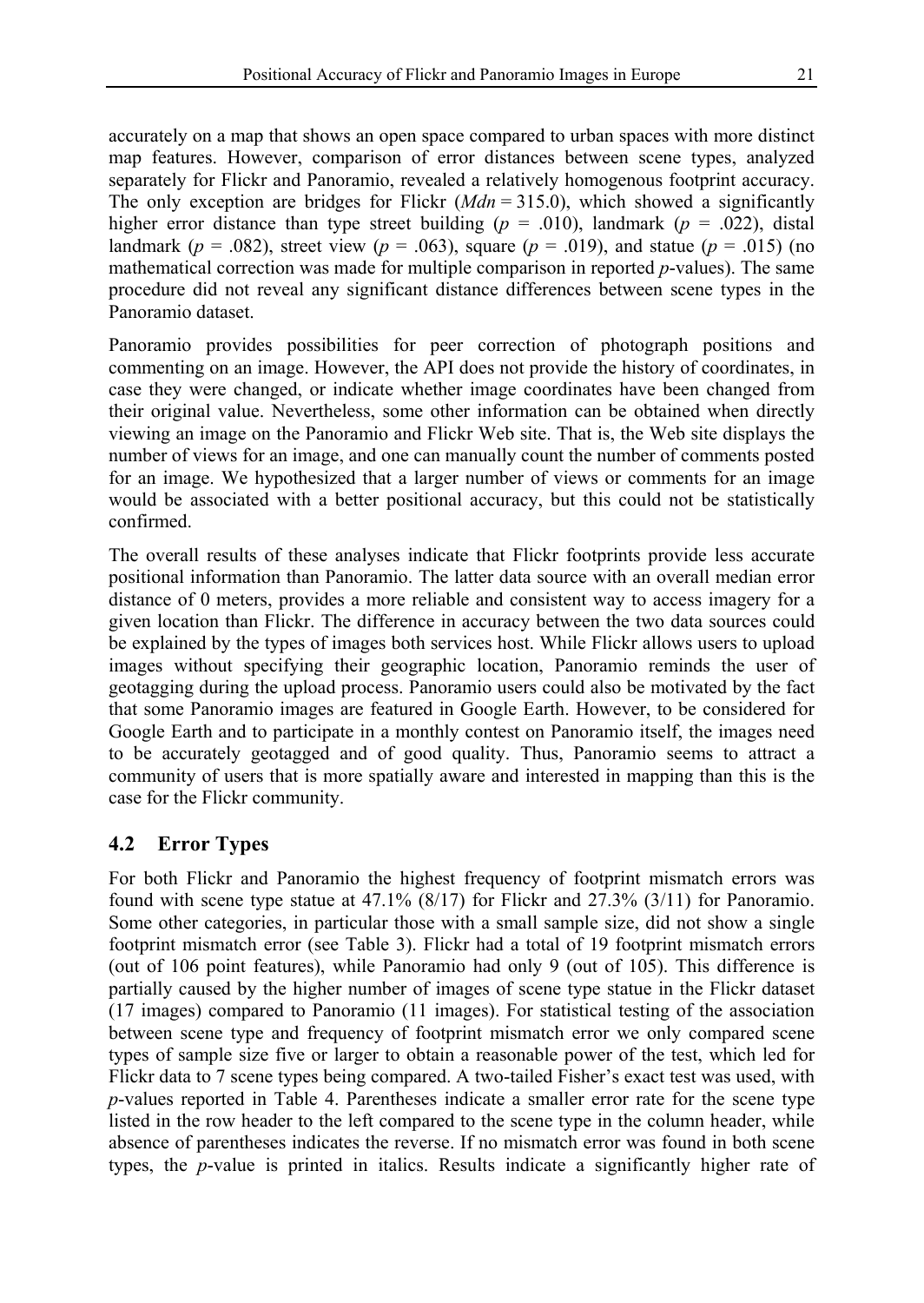footprint mismatch errors for scene type statue, compared to four other types (at different levels of significance). No differences at a 5% level of significance were observed between other categories. Interestingly, this observed footprint mismatch problem for scene type statue does not seem to affect footprint accuracy for Flickr statue images, as was shown in connection with median distance values (Table 3) before. The reason may be that statues, sculptures, and signs, are usually photographed from within close distance, so that the positional error caused by a footprint mismatch error is small. For Panoramio, no significant association between scene type and relative error frequency was observed.

|                  | Street<br>building       | Landmark                 | landmark<br>Distal | panorama<br>Natural | Square      | Statue        | Bridge  |
|------------------|--------------------------|--------------------------|--------------------|---------------------|-------------|---------------|---------|
| Street building  | $\overline{\phantom{a}}$ | (1.000)                  | 1.000              | 0.279               | (0.346)     | $(0.033)^*$   | (1.000) |
| Landmark         |                          | $\overline{\phantom{a}}$ | 1.000              | 1.000               | (0.351)     | $(0.034)^*$   | (1.000) |
| Distal landmark  |                          |                          | $\overline{a}$     | 1.000               | (0.250)     | $(0.058)^{+}$ | (1.000) |
| Natural panorama |                          |                          |                    |                     | $(0.068)^+$ | **<br>(0.004) | (0.278) |
| Square           |                          |                          |                    |                     |             | (0.448)       | 1.000   |
| Statue           |                          |                          |                    |                     |             |               | (0.360) |
| <b>Bridge</b>    |                          |                          |                    |                     |             |               |         |

| Table 4: |  |  | p-values for Fisher's exact test analyzing footprint mismatch errors for Flickr |
|----------|--|--|---------------------------------------------------------------------------------|
|----------|--|--|---------------------------------------------------------------------------------|

 $p < .05$ ,  $p < .01$ ,  $p < .10$  (no mathematical correction made for multiple comparison)

The number of observed similar object errors (Fig. 3) was smaller than that of footprint mismatch errors. This type of error was only found for Flickr data, with two occurrences for buildings (Rome, Vienna), two for bridges (Rome), and one for type statue (Vienna).

### **5 Summary and Outlook**

This empirical study provides new insight into the positional accuracy of Flickr and Panoramio images. It showed that Panoramio images with a median error distance of 0 meters are more accurate than Flickr images with a median error distance of 58.5 meters. Within the Flickr data set, it was observed that the type of scene that was being photographed partially affected both positional accuracy and percentage of footprint mismatch errors. The Panoramio dataset did not show these effects. It can therefore be considered homogeneous in spatial accuracy across all content types and more reliable than the Flickr data. Since geotagged images from both data sources are freely available, they provide an attractive potential resource for a variety of geo- and mapping applications. The findings of this study should provide some help in deciding which of the analyzed data sources would meet the required point accuracy for future geo-applications, such as automated image annotations to route direction services. While this study analyzed positional accuracy for Europe, we plan to expand the accuracy assessment of shared photographs through these services to other continents, including Asia, and North- and South America.